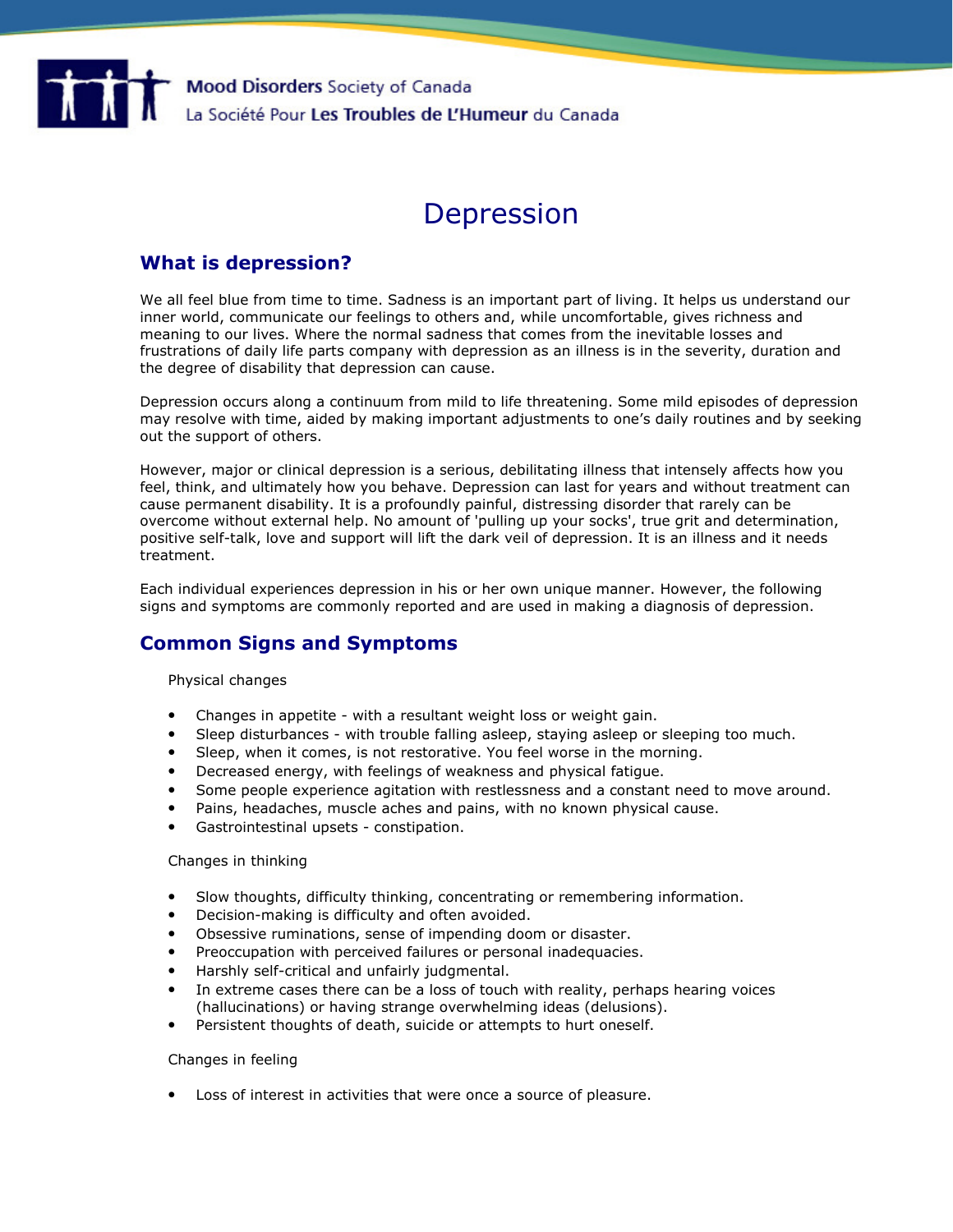- Decreased interest in and enjoyment from sex.
- Feelings of worthlessness, hopelessness, and excessive guilt.
- Deadening or an absence of feelings.
- Sense of overwhelming or impending doom.
- Loss of self-esteem.
- Feeling sad, blue, down in the dumps.
- Crying for no apparent reason.
- Irritability, impatience, anger and aggressive feelings.

Changes in behavior

- Withdrawal from social, work and leisure activities.
- Avoidance of decision-making.
- Neglecting duties such as housework, gardening, paying bills.
- Making it to work but being unproductive.
- Decreased physical activity and exercise.
- Reduced self-care such as personal grooming, eating.
- Increased use of alcohol or drugs (prescription and non-prescription).

If you, or someone you love, are experiencing these sorts of symptoms most of the days, and for longer than a two-week period, contact your family doctor. It is important not to try and diagnosis yourself or wait in hope that depression will just go away. A careful medical work-up is also essential to rule out other potential causes for how you are feeling, make an accurate diagnosis and start a treatment program to help you get better.

The good news is that most people who are treated for depression recover. The earlier treatment is initiated the quicker and more complete your recovery will be. Without treatment, symptoms may last for months or even years and the risk of recurrent episodes is high. There is no way of predicting how long an episode will last.

What we do know is that 15% of people suffering from depression will take their lives by suicide. This is a higher mortality rate than heart disease and many cancers. Depression is an illness and should be treated with the same degree of concern and urgency as other life threatening conditions.

# What causes depression?

We still do not know for sure what causes depression. However, research suggests there may be more than one cause and most likely, it is a combination of factors which leaves some individuals more vulnerable to developing a depressive disorder. The "kindling theory" suggests that the more factors that combine together the more at risk an individual is to developing a major depressive illness.

Some known factors, which contribute to depression, include:

- Genetic factors- depression does run in families.
- Medical research demonstrates that people with depression have a chemical imbalance of the important chemical messengers in the brain called neurotransmitters.
- A history of childhood physical and emotional abuse, trauma, or parental loss is associated with higher rates of depression.
- Women are twice as likely to develop depression, which can be associated with menstruation, childbirth and menopause suggesting hormones may play a role.
- There are times in life when family and work pressures are higher and during these times, people are more likely to get depressed.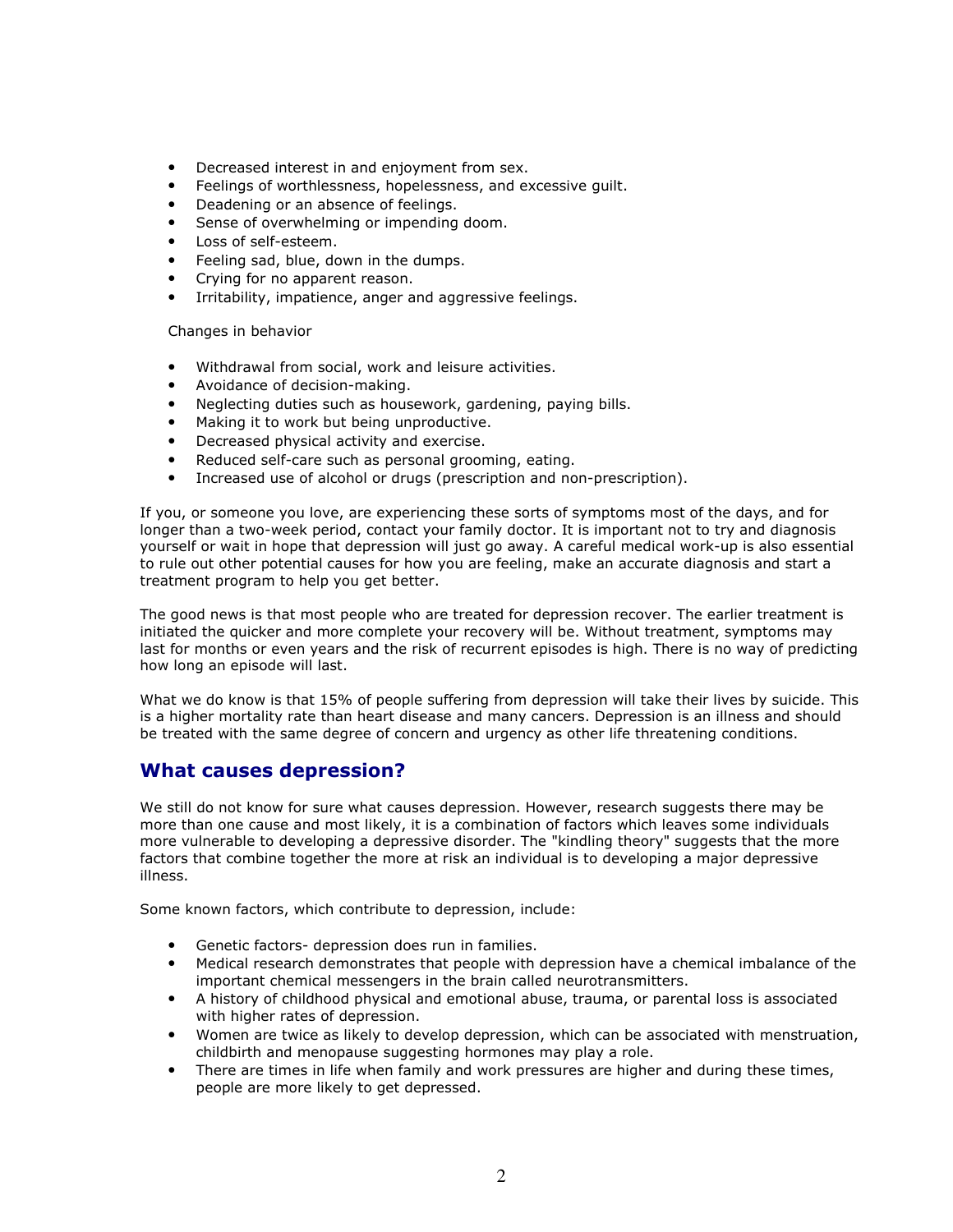- Depression can follow significant losses such as the death of a loved one, an unexpected job loss, or retirement.
- Depression is also strongly associated with medical illness and chronic disability.
- Temperament and personality also play a role. Those who are more pessimistic and negative in their interpretation of life events, less resilient to change, perfectionist and lack a supportive social network are at greater risk of developing depression.
- Some prescription and non-prescription drugs are associated with depression as they are thought to interfere with important brain neurotransmitters.
- Depression is also found to be more common in those with low income, are unemployed, unmarried or divorced.
- Alcohol is a known central nervous system depressant and prolonged use is associated with a greater incidence of depression.

# Who gets depression?

Depression is an illness, which can affect anyone. People from every age, social, economic, occupational, cultural and religion groups can get depressed. A distinctive feature of depression is the overwhelming feeling of isolation that it causes. Feeling completely alone can lead to a sense of shame and a belief that you are somehow different from others.

Understanding that depression is an illness that affects many people helps break down the sense of isolation. It may also help you speak more freely about your experience with others and discover new sources of support and understanding.

Famous people with Mood Disorders – See list at the end of this document

The following statistics come from research studies and research reviews undertaken by the Centre of Addition and Mental Health. See: http://www.camh.net/

Prevalence of depression

- At any given time, almost three million Canadians have serious depression, but less than one third seek help.
- Three percent of men and six percent of women in Ontario have a mood disorder in any given year.
- During their lifetime, about 5-12 percent of men and 10-25 percent of women will have at least one episode of major depressive disorder.
- Females have higher rates of major depression than males by a ratio of 2:1
- 20 percent of patients visiting primary care physicians have depressive symptoms; nearly half these may go unrecognized
- Anxiety and depression account for 79 percent of all psychiatric diagnosis
- The World Health Organization (WHO) predicts that by 2020, major depression will be second only to heart disease as the leading cause of disability worldwide.

Mood disorders and suicide

- Persons who have a depressive illness carry out 80 percent of suicides.
- 15 percent of people who have significant depressive illness commit suicide.
- Thoughts of taking one's own life are so common in mood disorders that they are considered a definitive symptom of the disorder.
- Women make 3 4 times more suicide attempts than men, but men complete suicide more often, probably because they choose methods that are more lethal.
- Males tend to attempt suicide early in a depressive episode; females in the later part of the episode.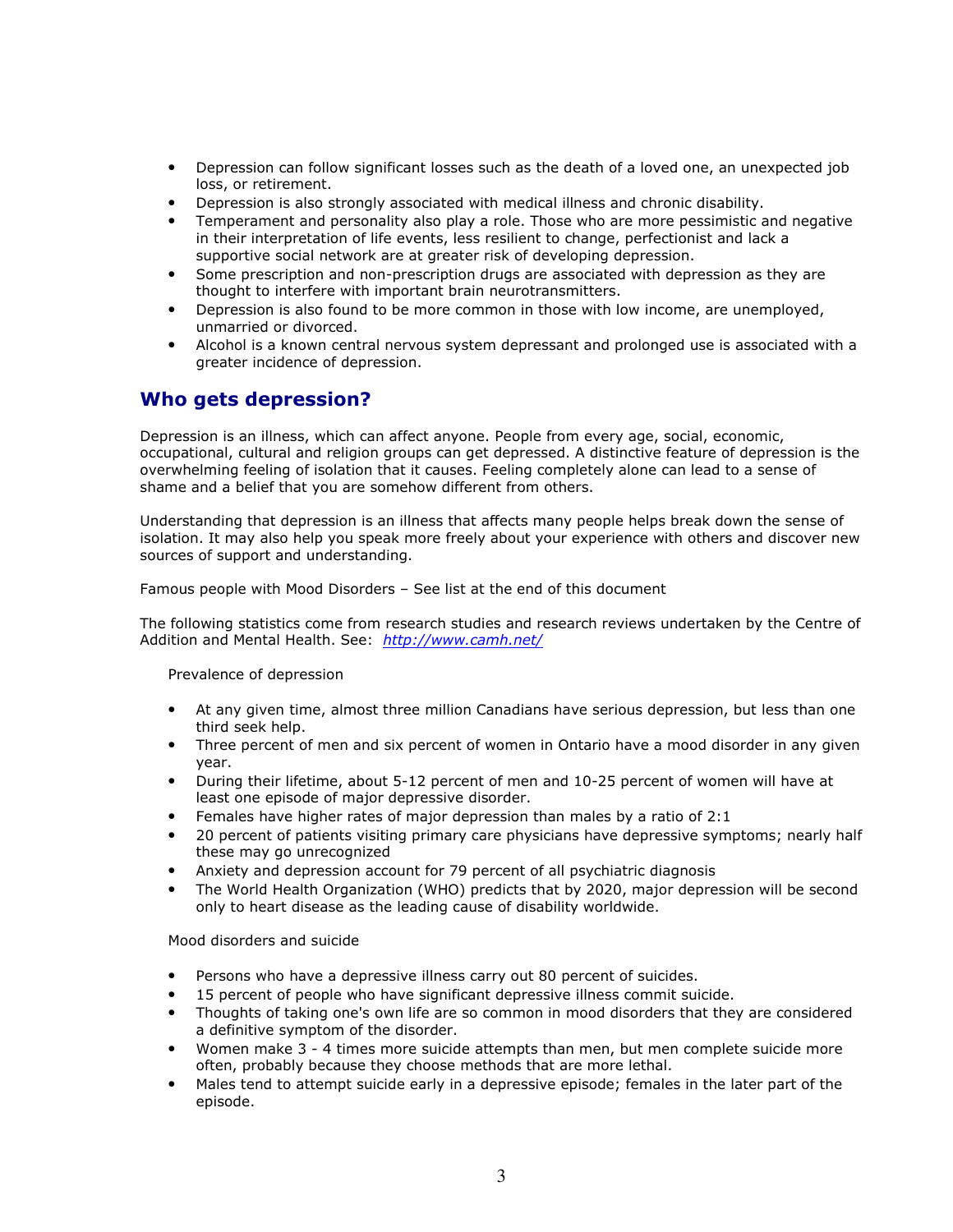• 50-80 percent of older patients who commit suicide have been shown to have major depression.

Depression and relapse

- Relapse is a common feature of depression.
- Without on-going treatment, 50-60 percent of individuals who have had a single episode of major depressive disorder can expect to have a second episode within a year of the first.
- For many, this first relapse marks the beginning of debilitating cycle of episodes that in 25 percent of cases can lead to chronic depression.

Genetics of depression

- Major depressive disorder tends to run in families. It is 1.5-3 times more common among first-degree biological relatives of persons with mood disorders than among the general population.
- There may be an increased incidence of attention-deficit /hyperactivity disorder in the children of adults with depressive illness.

Mood disorders are highly treatable -- but often go undiagnosed

- 80-90 percent of people with major depression can be treated successfully. Yet because of the stigma associated with a suspected mental illness, only about a third of those with depression seek help.
- 29 percent of patients with mood disorders reported that it took over 10 years before receiving a correct diagnosis. 60 percent of patients had received an incorrect diagnosis before receiving the correct one.
- There is a need for increased recognition of mood disorders, even among physicians. In one study, almost seven years elapsed between a patient first going to see a physician and receiving a correct diagnosis.

# How depression is diagnosed

There is no lab test or x-ray to help a doctor make a diagnosis of depression. Instead, your doctor will ask you questions and observe your behaviour in order to make a diagnosis. Most people are diagnosed by their family physician although referral to a psychiatrist is common.

Your doctor will ask about your symptoms - how you have been feeling, changes in your sleep patterns, interest in sex, weight changes and how you are functioning at work and home. The doctor will discuss how long you have been experiencing these symptoms and events which may be contributing to feelings of sadness such as recent losses, stress, or crisis. The doctor may also explore with you past episodes of illness and whether there is a family history of trauma, mental illness, or substance abuse.

Depression can also be the presenting symptom for other medical illnesses and conditions that need to be ruled out through physical examination. When the primary medical disorder is treated, the associated depression will often resolve. Depression can also be a side effect of taking prescription drugs to treat other medical conditions. It is important that your doctor knows what prescriptions and over the counter drugs you may be taking. Recreational drugs (for example, cocaine and marihuana) or performance enhancing drugs (steroids) are also associated with mood disorders and when discontinued can lead to an improvement in mood.

Your job is to provide the doctor with the information he or she needs to make an accurate diagnosis. Through a careful history taking, important risk factors can be identified and patterns can emerge which will help determine what is going on and what to do.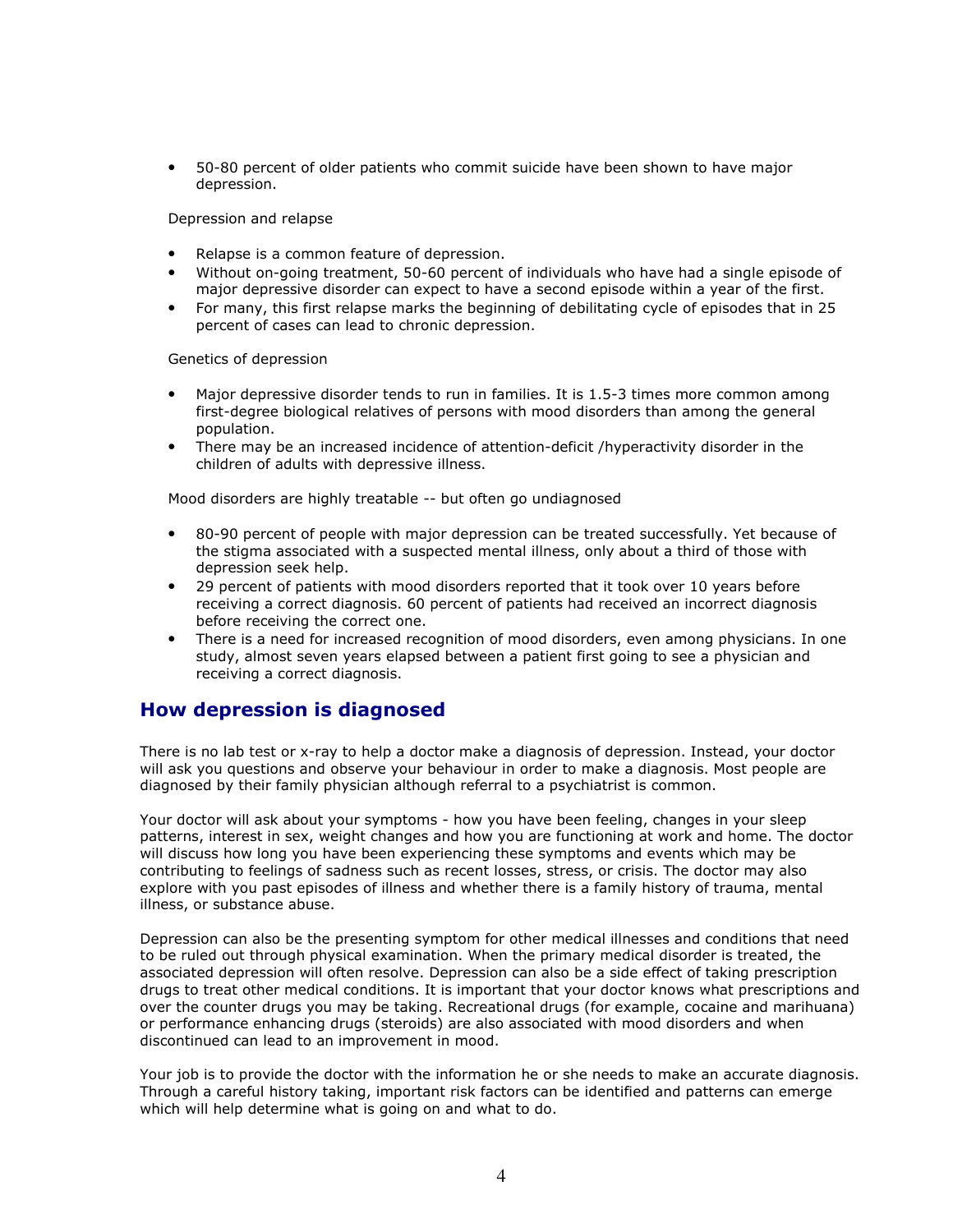The Diagnostic and Statistical Manual 4th Edition (DSMIV) is the quide used by physicians and psychiatrists to make a diagnosis. This standardized approach allows the rates and prevalence of psychiatric disorders to be compared across the world.

# How depression is treated

Because the factors contributing to depression are numerous, a number of different approaches to its treatment may be appropriate. Research suggests that a combination of therapies may provide the best outcome.

The most common treatments of depression include:

# **Medications**

There are many different types of anti-depressant and mood stabilizing medications which are found to be effective in treating depression. Your doctor will work with you to select the medication most likely to relieve your symptoms. Sometimes it takes a few trials to find the treatment that will be most helpful for you.

It takes approximately two to six weeks to begin to feel a positive change once medication reaches a therapeutic level. Research suggests that remaining on medication for at least four to nine months after depression has completely resolved will reduce the risk of future relapse. A decision to discontinue medication should be made with your doctor. It is important for people to taper off rather than stopping suddenly. For people who have experienced multiple episodes of depression, ongoing use of medication may be recommended to prevent relapse.

# Psychotherapy

Supportive therapy is an important part of treatment. Understanding your illness, addressing the factors which may have contributed to getting ill, and developing strategies to cope with your relationships and life's challenges will build your resilience and help you get well.

# Cognitive therapy

Cognitive therapy helps you understand how your thoughts affect your feelings and how your feelings can drive your behaviour. Research suggests that cognitive therapy can help prevent relapse. Accessing cognitive therapy is difficult even in urban areas and often impossible in rural communities. However there are some excellent self-directed cognitive therapy handbooks available to guide you. Visit www.mooddisorderscanada.ca and click on Consumer and Family Support.

# Interpersonal therapy (IPT)

IPT focuses on treating depression by addressing interpersonal relationship problems. It is based on the belief that improving the quality of your relationships and strengthening your social support systems enhances your ability to cope. Ultimately, this support will help in recovery.

# Peer support

Learning more about depression and seeking information and support in how to cope with a mood disorder has been found to have a positive impact on recovery and prevention of relapse. Contact your local Mood Disorders Association to find a self-help group in your community. For resources, see: http://www.mooddisorderscanada.ca/page/finding-help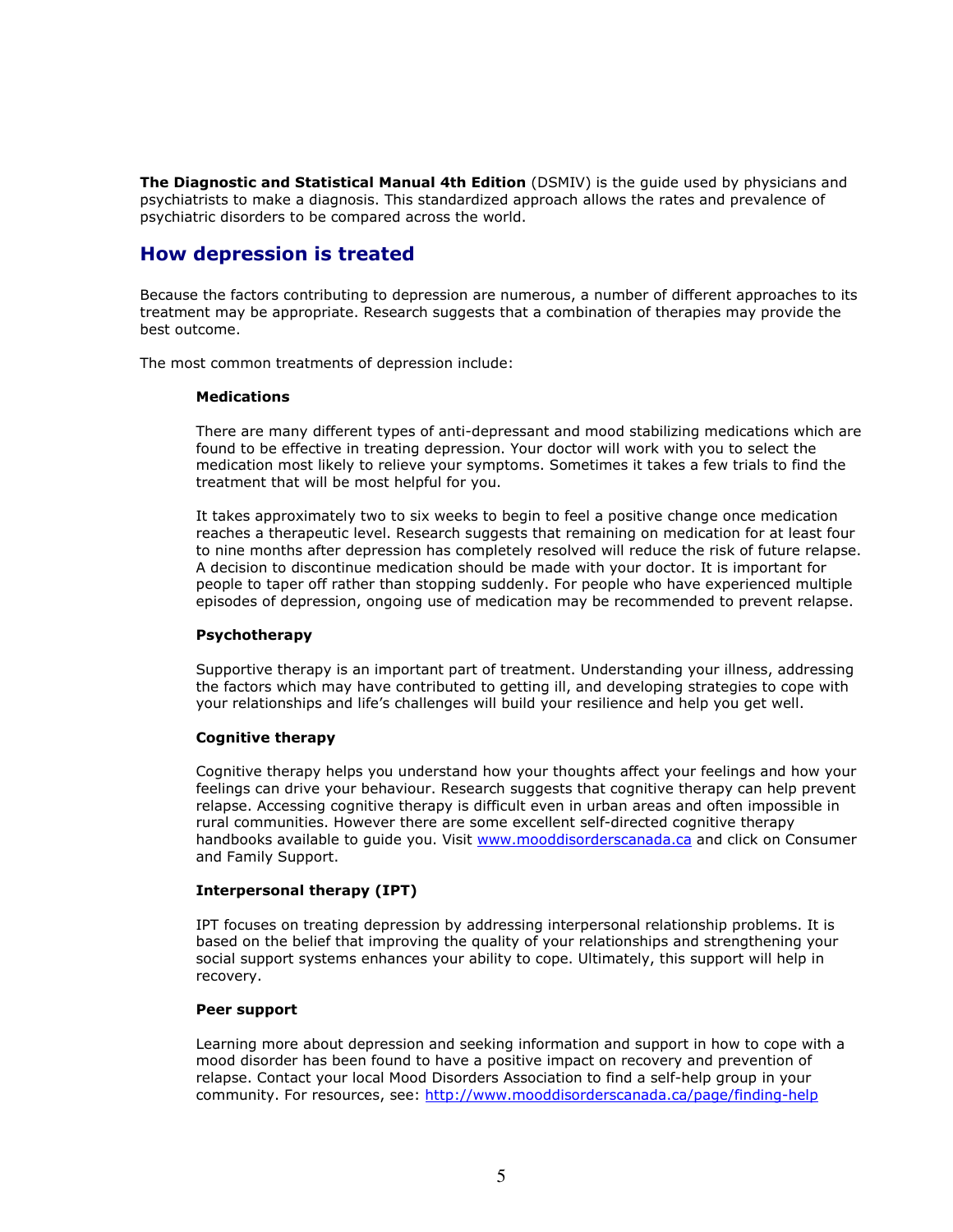# Hospitalization

Sometimes hospitalization may be required, particularly if suicidal feelings are at risk of turning into action. Hospitalization is not preferred by anyone but it is sometimes absolutely necessary.

# What can I do to help myself get better?

There are important things you can do to help your recovery

# Support your treatment

- Be patient with yourself. It takes time to get better. You cannot rush yourself to get well!
- Work in partnership with your doctor. A trusting and honest relationship with your doctor is essential for good care.
- Take your medication as prescribed. Antidepressant medication can take several weeks to be fully affective. Others close to you will see positive changes in your mood before you will feel them yourself.
- Keep your doctor informed about how you are feeling, changes in sleep patterns, appetite and mood so that the ongoing effectiveness of treatment can be evaluated.
- Report problems with side effects and do not change or discontinue your medication without advice. Most side effects will go away with time and others can be minimized. However, if they persist and they are uncomfortable, you may need to speak to your doctor and change your treatment plan.
- There is a time delay between prematurely stopping treatment and the return of the symptoms of depression. This time delay can make people feel, incorrectly, confident that they have recovered. If suicidal thinking is part of your symptoms of depression, be very careful in making changes to your treatment plan without the close consultation of your doctor.

# Take care of yourself

'Never get too lonely, too hungry, too tired or too angry."

- Remind yourself on a daily basis; "This is not my fault... depression is an illness.... I am not alone…. I will get better!"
- Surround yourself with people who care for you. They will re-enforce your sense of goodness and value. Avoid people who are critical, demanding, or judgmental. When you are depressed, you lack a protective skin which allows you to weather criticism easily.
- **Join a self-help group** where you can gain support from people who understand what you are going through Here, you can learn more about your illness and the strategies that others use to cope. Research supports the value of self-help as an adjunct to professional care. The Mood Disorders Society of Canada is comprised of a network of provincial mood disorders self-help groups and associated peer support organizations. Visit www.mooddisorderscanada.ca and click on Finding Help.
- Prepare yourself by learning as much as you can about mood disorders and their treatment. Encourage your family to do the same. This will help you understand what is happening, make informed treatment decisions, normalize your experience, and learn to recognize the signs of relapse early.
- **Eat well.** When you are depressed, you cannot rely on feelings of hunger to guide you. Try to eat regular, healthy meals - even if you are not hungry. Learning how to care for yourself is also a way of staying well once you have recovered.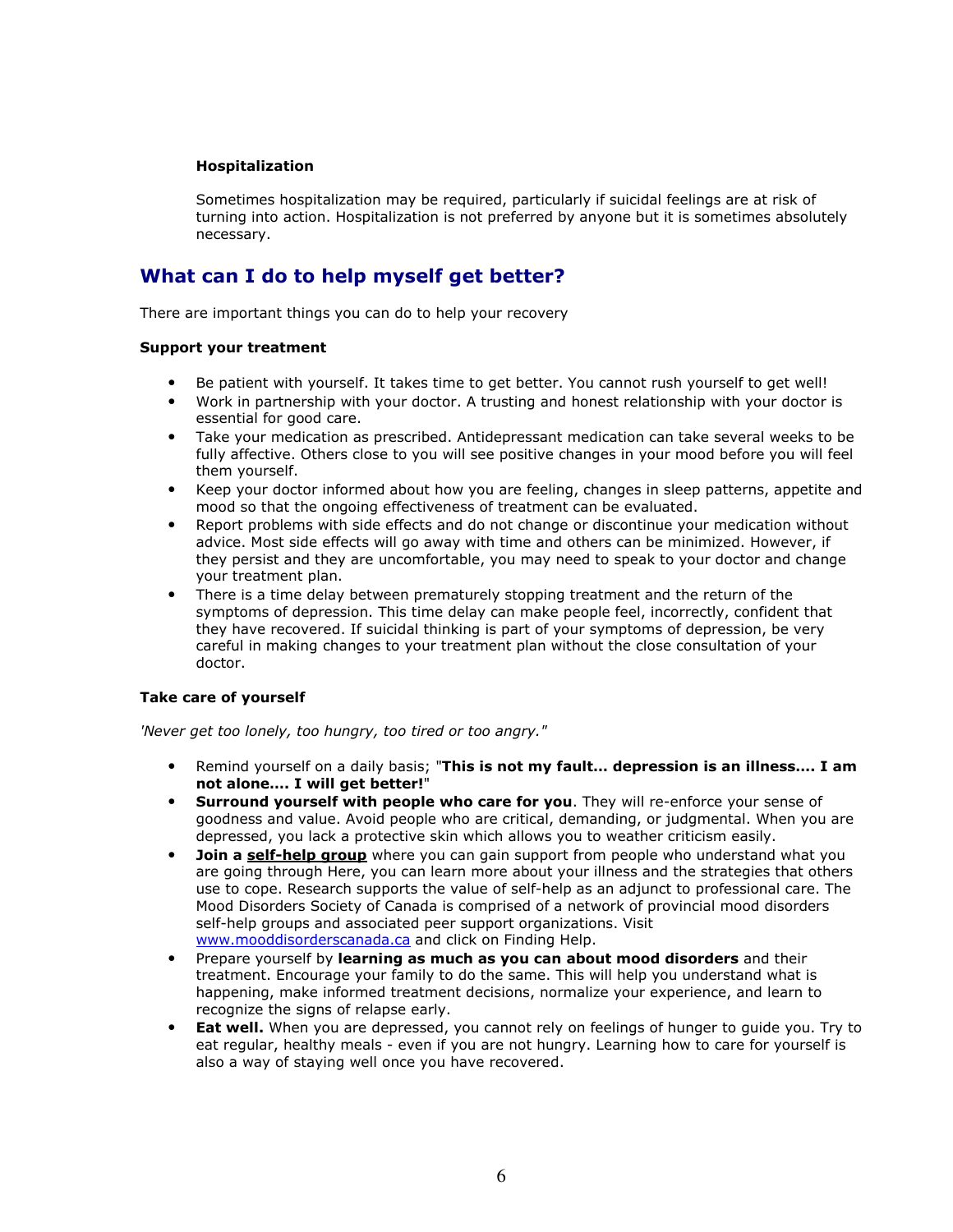- Drink plenty of water it will help overcome dryness of mouth, the most common side effect of anti-depressant medication, and has none of the hidden calories found in juice and pop. (Unexpected and unwanted weight gain is a major reason people stop medications).
- Exercise daily. Research strongly supports the value of moderate exercise in helping you recover from depression and stay well after you recuperate. Start with a short walk, particularly early in the morning when depression is often at its worst and build up to a longer and more vigorous routine. Exercise increases the presence of helpful brain neurotransmitters (endorphins) that are depleted with depression. When you exercise, choose a pleasant route and attend to the visual and sensory beauty around you. Shifting focus away from ruminative thoughts helps give your mind a rest. Take a family member or friend with you. Exercising with a friend improves commitment.
- Limit or avoid the use of alcohol, recreational and non-prescription drugs. Alcohol and many recreational drugs act as central nervous system depressant which can cause or worsen the symptoms of depression. Reduce your consumption of caffeine (coffee, tea, pop, energy drinks and chocolate). These can make you irritable and interrupt your sleep.
- **Establish a good sleep routine**. Try to avoid sleeping during the day. Establish a good bedtime routine like taking a relaxing bath or listening to music. Avoid vigorous exercise before bed. Reserve your bedroom for sleep and pleasurable activities. Listen to the news during the day rather than before bed if its content bothers you. Try to avoid stimulating activities or disturbing movies or books before bed.
- **Hold off making important life decisions** until you are feeling better. Depression affects your judgment and you may regret the decisions you made. If you must make decisions, ask trusted family, friends, or colleagues to act as a resource for advice.
- Do not expect too much from yourself at work or at home. Cut yourself some slack. Striving for perfection, or trying to meet unreachable goals can contribute to lessened selfesteem. Break down large, demanding tasks into smaller more manageable steps. Make a list of things to do and at the end of the day check off what you have accomplished. If the list is too long, you will feel defeated. So, adjust the list tomorrow to what you can truly achieve.
- **Keep a diary.** Many people have found that keeping a journal helps them to organize their thoughts, relieve some of the negative feelings, and provide a valuable record that allows them to connect the dots of thoughts- feelings- and action.
- Try to keep up with the daily tasks of life. Bills piling up, neglecting personal grooming and hygiene and not caring for your home all contribute to feelings of low self-worth. If you do a little every day, it will add up.

For more information visit: http://www.carmha.ca/publications/index.cfm?topic=1

# Other types of depression

# Seasonal Affective Disorder

Seasonal affective disorder or SAD is a type of clinical depression that occurs at a particular time of year (winter) and follows a seasonal pattern. It is estimated that 2- 4% of the population suffer from SAD. A recurrent pattern of winter depression occurring over a number of years, and during at least two consecutive years helps confirm a diagnosis of SAD.

It is important for your doctor to rule out a diagnosis of clinical depression or manic-depression, which can also have predictable cycles throughout the year. Most people with SAD have what is called unipolar depression, but as many as 20% may have or go on to develop a bipolar or manicdepressive disorder. Manic or hypo manic episodes can also occur in the spring and summer. It is important to discriminate between the improved mood associated with recovery from the winter depression and a manic episode because there are important behavioural and treatment differences. Certain medial conditions may be a factor in your depression or they may interfere with light treatment (which is a common treatment choice for SAD).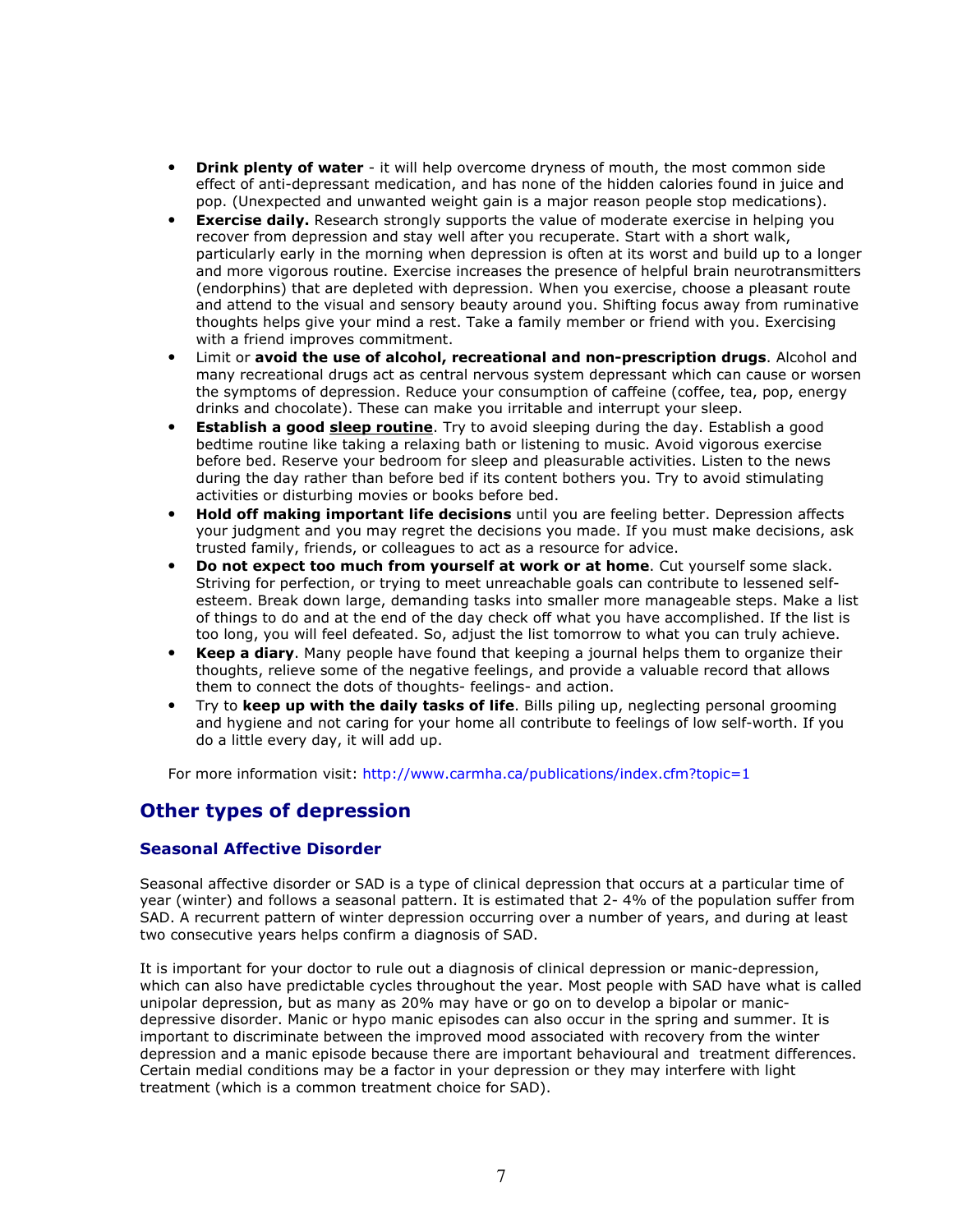Research studies report women are eight times more likely to suffer from SAD. Seasonal depression often first appears when people are in their 20's and 30's. The prevalence of SAD increases until the mid-50's when the rates begins to decline. The prevalence of SAD among people over 65 is considerably lower.

The symptoms of SAD differ from clinical depression and include:

- Low mood, reduced interest in normally pleasurable activities, decreased concentration;
- Oversleeping (often an increase of 4 hours or more each day);
- Low energy and fatigue;
- Intense craving for carbohydrates;
- Weight gain and carbohydrate/sweets craving;
- Withdrawal from social contacts;
- Depression.

### What causes Seasonal Affective Disorder?

No one knows for sure what causes SAD but researchers believe it may have to do with;

- Fewer daylight hours may reduce important mood altering chemicals in the brain
- Hormonal disruption (cortisol, thyroid)
- Reduced retinal sensitivity to light
- Low winter temperatures may trigger the body to rest and disrupt circadian rhythms
- Barometric pressure and precipitant levels
- Psychological mechanisms and personality traits may all be contributing factors.

Left untreated, SAD can have serious effects on social, educational, and work activities as its emergence coincides with a traditionally more demanding period of activity.

### How is SAD treated?

The most common form of treatment of SAD is the use of light therapy. The use of anti-depressant medication and psychotherapy is also though to provide beneficial results.

### Light therapy:

Light therapy involves exposure to full spectrum light – just like the sum emits. Specially designed light therapy boxes or visors have been designed to treat SAD. Thirty 30 minutes of light exposure is recommended (if you have a box with 10,0000 lux), and one hour (if you have a box with 5,000 lux). The best time is early in the morning. Light therapy can have a positive benefit for lifting mood and energy. If it is effective, you should feel some relief within two to four weeks of initiating treatment. Treatment is usually continued throughout the winter period when symptoms are present. Some people with predictable episodes of SAD initiate treatment in advance of experiencing symptoms as a way of pre-empting the onset of depression. Research has proven the effectiveness in treating SAD with light boxes in approximately 65% of cases. Light therapy can also be delivered through a light visor.

The most common side effects of light therapy reported are: eye strain or visual disturbances, headache, agitation or feeling "wired", nausea, sweating and sedation. These side effects are generally mild and subside with time or by reducing the dose of light. Hypo mania and mania have also been reported as uncommon but serious side effects of light therapy.

Please consult your physician about treatment and do not start light treatment without an accurate diagnosis by a trained clinician. It is extremely important to let your doctor know if you are considering light therapy because exposure can cause severe reactions in people with certain medical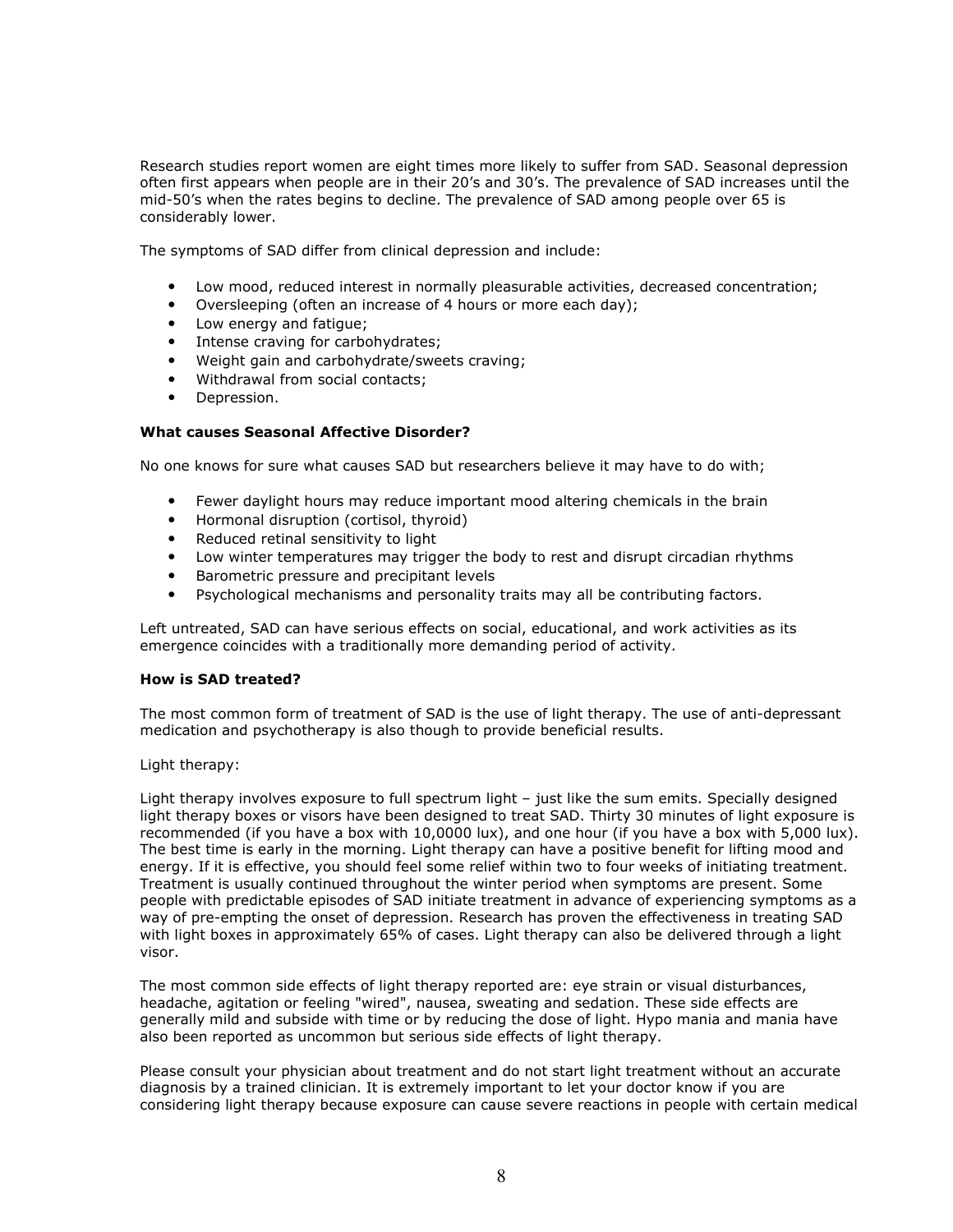conditions, like epilepsy, or with severe eye ailments like glaucoma, cataracts or retinopathy or if you are taking medication which increases photosensitivity.

For additional information on SAD:

Canadian Consensus Guidelines for the Treatment of Seasonal Affective Disorder: Editors – Raymond W. Lam, MD, FRCPC and Anthony J. Levitt, MD, FRCPC

Depression Education Information (DIRECT) Toll Free- 1-888-557-5051 ext. 8000 Contact your local Mood Disorders Association for information on where Light therapy equipment can be purchased.

The Society for Light Treatment and Biological Rhythms is a not-for-profit international organization founded in 1988, dedicated to fostering research, professional development and clinical applications in the fields of light therapy and biological rhythms. http://www.sltbr.org/

#### Post-Partum Depression

The birth of a child is expected to be a blessed event bringing hope and joy to the mother and family. In truth, approximately 20 – 40% of women report that for a period of days following childbirth they suffered post birth blues with uncontrolled crying and feelings of sadness. This period usually passes on its own with a little extra support and a few good nights of sleep.

However, between 15- 20% of women experience a more prolonged and debilitating period of clinical depression or Post-Partum Depression (PPD), which robs them of pleasure, fills them with self-doubt about their ability to care for their infant, frequently reduces them to tears, and instills feelings of hopelessness and guilt. Sleep and appetite are also disrupted. These symptoms can be confused with the disruptive impact of life with a new baby.

PPD can have a gradual but insidious onset. Following an initial period of elation, about four weeks after the birth, symptoms begin to emerge. Women are often reluctant to talk about how they are truly feeling because it is out of keeping with the happiness they are supposed to be experiencing. This can mean that serious symptoms are ignored or overlooked until the depression is deeply entrenched and more difficult to treat.

Postpartum mania includes heightened and inappropriate feelings of wellbeing, excitability, irritation, and grandiosity. The mother's sleep is markedly reduced without any complaint of fatigue. The mother may forget her child or have delusional ideas about its importance or identity (i.e. the baby is the son of God). Her lack of insight and awareness that anything is wrong complicates getting help.

Getting treatment is essential, not only for the health of the mother but also for the infant. Although rare, some women may develop a psychotic depression (false strong beliefs) with hallucinations that can encourage the mother to take her life and the life of her child or delusions about the infant being dead or defective, excessive concerns about the baby's health or have impulses to hurt the baby.

A previous history of depression or manic depression can increase a women's risk of developing PPD after childbirth. If you have a personal or family history of mood disorders, getting good prenatal care to addresses this risk and develop an appropriate treatment plan is vitally important.

The clinical presentation of PPD is similar to that of major depression or manic depression. For more information on manic depression visit www.mooddisorderscanada.ca and click on Consumer & Family Support – Resources.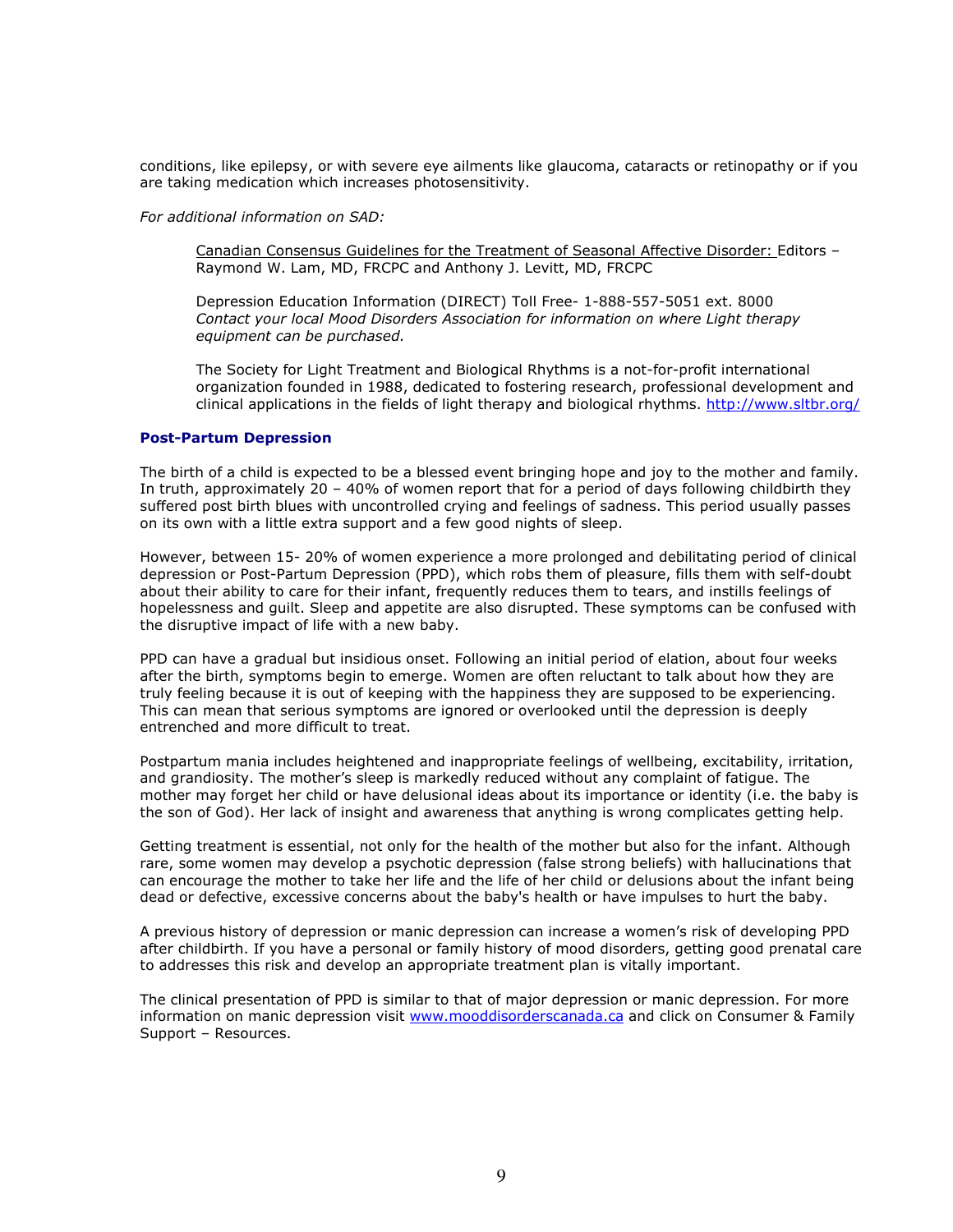### What causes PPD?

No one is 100% sure what causes some mothers to develop PPD. Researchers are exploring the role that hormones play in searching for causes of postpartum mood and anxiety disorders. It is believed that the rapid changes in levels of hormones such as estrogen, progesterone and thyroid that accompany pregnancy and delivery have a strong effect on women's moods.

### Common Symptoms

The common symptoms of PPD include:

- Depressed mood or mood swings with exaggerated highs and lows.
- Uncontrolled crying and irritability.
- Loss of interest in usually pleasurable activities.
- Lack of interest in sex.
- Difficulty with memory, concentrating, and making decisions.
- Psychomotor agitation or repression.
- Fatigue, sluggishness, and feeling exhausted.
- Changes in appetite or sleep. Insomnia.
- Recurrent thoughts of death/suicide.
- Intrusive and unwanted thoughts.
- Feelings of worthlessness or guilt, especially failure at motherhood.
- Lack of interest in the baby.
- Excessive anxiety over child's health.

# Treatment

The treatment of PPD is highly successful but can be complicated because:

- Breast-feeding can reduce the number of treatment options available particularly regarding the use of medications.
- Mather's need to continue to care for an infant at a time when all their resources are needed to look after herself. Seeking extra help from family or professional services is essential to help the mother cope and increase the opportunity for a good mother - infant bond.

Treatment for Postpartum Depression can be as varied as the symptoms. Common approaches include:

- Medications to stabilize mood and treat depression.
- Psychotherapy
- Practical supports to help the mother adjust and cope with new responsibilities and infant care.
- Hospitalization may be required to provide a safe and supportive environment for mother and child.
- Electro convulsive therapy when medications cannot be used or are not effective.

# Build in additional supports

- Creating a supportive environment, which nurtures both the mother and infant and encourages the mother's self-care. It is important to ask for needed help from family and friends for both infant care and managing daily tasks such as cooking, shopping chores.
- Build a support network of care providers. Speak with your doctor about additional resources in your community i.e. Public Health Nurses, Home Care Service.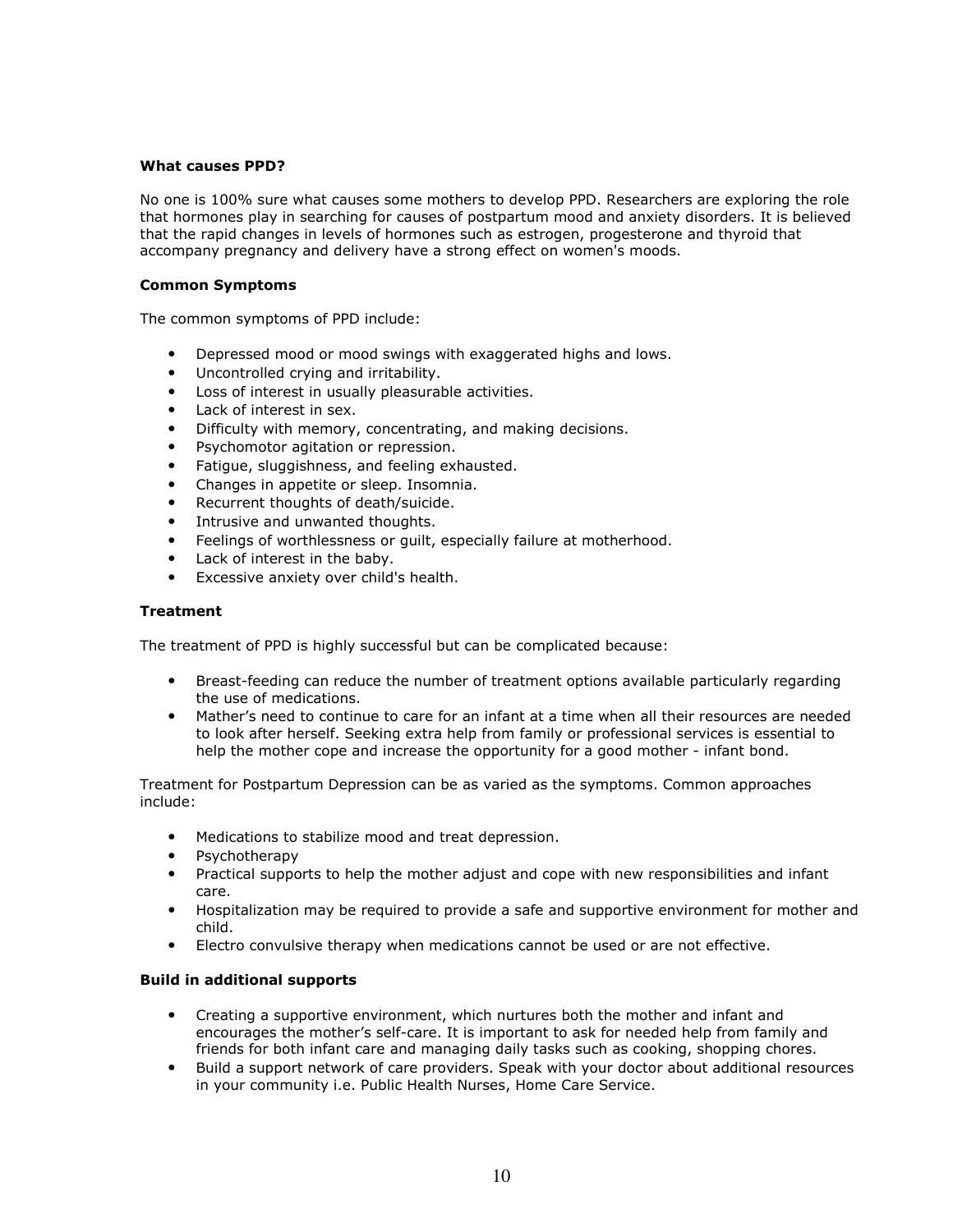- Keep connected with friends. You may feel a desire to pull back and hide what is happening. Friends can add support and give you a break from the all-compelling task of providing infant care.
- Seek out the support and reassurance of other new mothers by joining a self-help group.
- Ask for advice from other more experienced mothers. It can help to normalize your experience. There is nothing like the wisdom of experience to help a mother cope.
- Learn as much as you can about PPD so that you can understand what is going on and plan your care and make informed treatment decisions.

# What can fathers do to help?

For many women the period following childbirth is extremely demanding. This is greatly exaggerated when PPD is part of the experience. You can play an important role in helping your wife and infant by:

- Encouraging her to share her thoughts and feelings and show her you understand. Reassure her that she is loved and valued.
- If possible, take some time from work in the early days to help with infant care and allow your partner to rest and care for herself.
- Ask family and friends to help with chores.
- Avoid minimizing or dismissing her experience. If you have concerns about how your partner is coping, go with her to the doctor and share your concerns.
- Look after your own needs. Find someone you can talk to. Being a new father is demanding for you, particularly if it is a first child. Speaking with others who have 'been there' can provide you with reassurance and support.
- Continue to participate and enjoy with personal interests and activities.

### Additional resources:

Mother Risk- Hospital for Sick Children- Toronto: http://www.motherisk.org/

# Dysthymia

Dysthymia is a mild form of chronic depression, which leaves a person living a life where they may function reasonably well but lack a sense of competence and self-worth. Dysthymia literally means "ill humoured" and captures the subjective and objective experience of the disorder. Life lacks color and definition. A person suffering from dysthymia has a marked inability to derive pleasure from events or stimuli previously found pleasurable. Life lacks joy, colour, vibrancy, and pleasure. People with dysthymia tend to be irritable, self-critical, and ruminate about past events, disappointments, or personal slights. Overtime, people with dysthymia become socially withdrawn and isolated. They have an inability to derive or give pleasure within social relationships.

Many people with dysthymia are unaware that they suffer from a treatable condition and will seek relief through alcohol and drugs, which only compounds their problem. This disorder robs people of life's pleasures and it can steal away their life. Research experts estimate anywhere from 3 to 12 percent of people with dysthymia end their suffering through suicide.

It is estimated that about three to five percent of the general population suffer from dysthymia and is slightly more prevalent among women than men. Children, teens and the elderly can experience dysthymia but their mood will more often be irritable than depressed. For some it has been a lifelong experience; others report a single or multiple episodes over their lifetime. Some people go on to develop a major depressive disorders or others develop dysthymia following an acute episode of depression. This is important to note because it may be that there has been an incomplete response to treatment.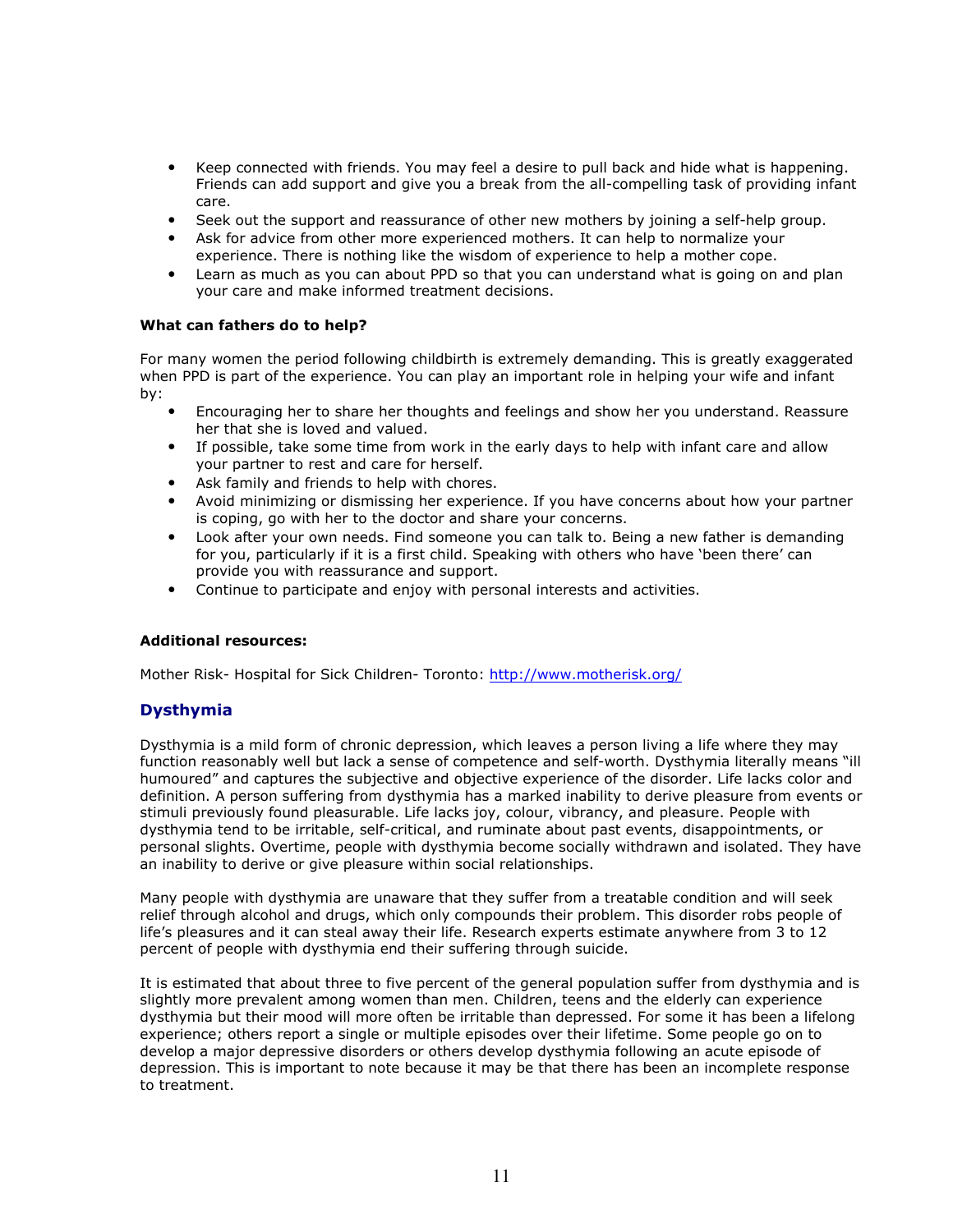Dysthymia has been called many things including: neurotic depression, minor depression, intermittent depression, and depressive personality. In the past, it was felt this disorder was fairly fixed part of temperament but research supports the benefits of getting treatment. Getting a diagnosis of dysthymia can now open the door to relief from suffering.

# How is a diagnosed of dysthymia made?

To receive a diagnosis of dysthymia, a depressed mood must be present for over two years, occurring on an almost daily basis, and with at least two of the following symptoms:

- Poor appetite or overeating;
- Insomnia or oversleeping;
- Fatigue or low energy;
- Low self-esteem.
- Poor concentration
- Problems in decision making;
- Hopelessness.

### What causes dysthymia?

The exact cause of dysthymia is not known. Like other depressive conditions may be precipitated by the interaction of a number of factors:

- Research has indicated that individuals can inherit a predisposition to develop depressive conditions. Individuals who have family members who have suffered from depression may have an increased risk of developing such disorders themselves.
- Imbalances or impaired functioning in the brain chemistry is associated with mood and changes in brain neurotransmitters can have an effect on thoughts, emotions and behavior.
- Environmental factors may also give rise to depressive conditions. Disappointment, stress and/or trauma resulting from such things as unemployment, personal failure or tragedies, and family breakdown, can all precipitate dysthymia.
- Psychological factors may contribute to the development of dysthymia or depression. For example, behavioral explanations have suggested that depression may be a product of "learned helplessness" that arises from a repeated lack of positive reinforcement and an high rate of negative life events, among other things.
- The way in which one views the world can worsen dysthymia and depression by maintaining negative or unrealistic beliefs and attitudes about one 's self, the people around us and what the future holds.
- The success in treating dysthymia with antidepressant medication suggests it may have biological underpinnings. Researchers are currently exploring possible immunology, hormonal and neurotransmitter connections to dysthymia.

### How is dysthymia treated?

The treatment for dysthymia is similar to the treatment of major depression and research shows that it requires just as aggressive a course and length of treatment. A combination of treatments is found to have the greatest effect.

- Medication: Research shows a positive response to antidepressant medication, especially to the newer generation of drugs such as Prozac, Zoloft, Paxil, Effexor and Serzone.
- Cognitive Therapy: A unique form of talk therapy, cognitive therapy helps you understand how your thoughts affect your feelings and how your feelings drive your behaviour. Research suggests that cognitive therapy can help to treat depression and prevent relapse. There are some excellent self-directed cognitive therapy handbooks available to guide you. Visit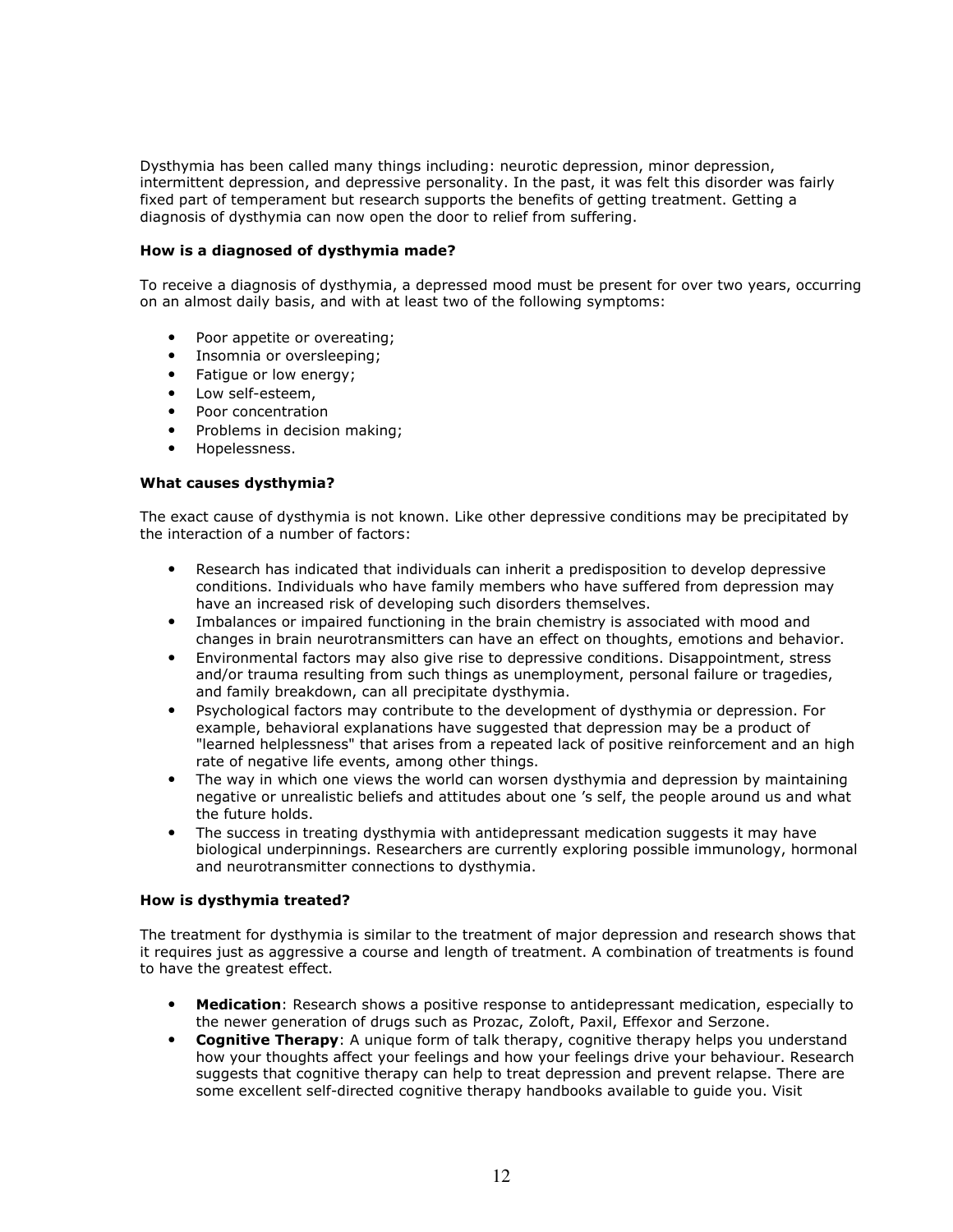www.mooddisorderscanada.ca and click on Consumer & Family Support - More information, for a recommended reading list.

- Interpersonal Therapy: IPT has been demonstrated to be effective in treating dysthymia. IPT focuses on addressing interpersonal relationship problems associated with, or affected by the depressive mood. It is based on the belief that strengthening patients' social support systems enhances their ability to cope. Ultimately, this helps to alleviate the dysthymia.
- **Peer support-** Learning more about your disorder and seeking information and support in how cope with a mood disorders has been found to have a positive impact on recovery and the prevention of relapse. Contact your local Mood Disorders Association to find a self-help group in your community. Visit www.mooddisorderscanada.ca and click on Finding Help, for a list of community organizations.

# Who gets mood disorders?

# Something in Common

All of these famous individuals are believed to have suffered from a mood disorder in various forms. Yet, they are remembered, not for their illnesses but for their  $ACHIEVEMENTS. ~ ~ Mood Disorders Society of Canada$ 

Those names highlighted in yellow are famous Canadians known to have a mood disorder

| <b>Milton Acorn</b>       | Poet/artist              | Patrick Kennedy          | Politician              |
|---------------------------|--------------------------|--------------------------|-------------------------|
| Lionel Aldridge           | <b>Football Player</b>   | <b>Margot Kidder</b>     | <b>Actress</b>          |
| Alexander the Great       | Monarch                  | Larry King               | <b>Talkshow Host</b>    |
| Edwin "Buzz" Aldrin       | Astronaut                | Ernst Ludwig Kirchner    | Artist                  |
| Hans Christian Anderson   | Author                   | Heinrich von Kleist      | Poet                    |
| Diane Arbus               | Photographer             | Otto Klemperer           | Conductor               |
| Tai Babilonia             | Figure Skater            | Percy Knauth             | Journalist              |
| Honoré de Balzac          | Writer                   | Charles Lamb             | Poet                    |
| Roseanne Barr             | Actress                  | Jessica Lange            | Actress                 |
| Rona Barrett              | Columnist                | <b>Margaret Lawrence</b> | <b>Author</b>           |
| James M. Barrie           | Writer                   | <b>Edward Lear</b>       | Artist                  |
| Ned Beatty                | Actor                    | Frances Lear             | Publisher               |
| <b>Charles Baudelaire</b> | Poet                     | Robert E. Lee            | Soldier                 |
| Ludwig Von Beethoven      | Composer                 | Vivian Leigh             | Actress                 |
| Brendan Behan             | Poet                     | Abraham Lincoln          | President               |
| John Kim Bell             | <b>Music Conductor</b>   | Vachel Lindsey           | Writer                  |
| Irving Berlin             | Composer                 | Joshua Logan             | Producer                |
| <b>Hector Berlioz</b>     | Composer                 | Jack London              | Writer                  |
| John Berryman             | Poet                     | Greg Louganis            | <b>Olympic Medalist</b> |
| <b>William Blake</b>      | Poet                     | James Russell Lowell     | Poet                    |
| Charles Bluhdorn          | Businessman              | <b>Robert Lowell</b>     | Poet                    |
| Napoleon Bonaparte        | <b>Emperor of France</b> | Malcolm Lowry            | Writer                  |
| Kenneth Branagh           | Actor                    | <b>Martin Luther</b>     | Religious Leader        |
| Marlon Brando             | Actor                    | Sir John A. MacDonald    | <b>Prime Minister</b>   |
| <b>Willy Brandt</b>       | German Chancellor        | Duke of Malborough       | Soldier                 |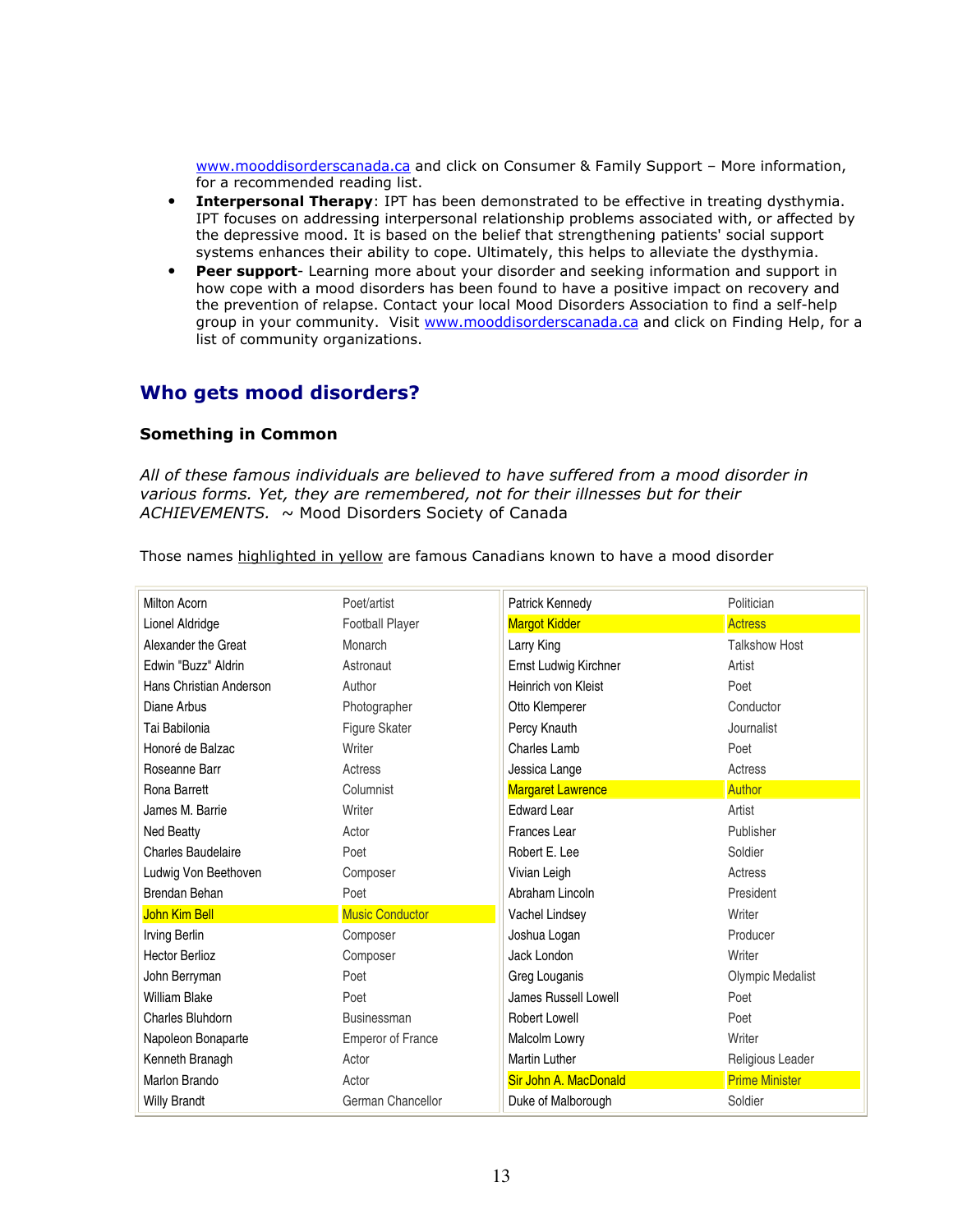| Van Wyck Brooks         | Writer                 | Imelda Marcos             | Dictator                |
|-------------------------|------------------------|---------------------------|-------------------------|
| John Brown              | Abolitionist           | Ann Margaret              | Actress                 |
| <b>Ruth Brown</b>       | Singer                 | <b>Gustav Mahler</b>      | Composer                |
| Anton Bruckner          | Composer               | <b>Elizabeth Manley</b>   | <b>Olympic Medalist</b> |
| Art Buckwald            | Humorist               | Vladimir Mayakovsky       | Poet                    |
| John Bunyan             | Writer                 | <b>John Bentley Mayes</b> | <b>Author</b>           |
| <b>Robert Burns</b>     | Poet                   | Kevin McDonald            | Actor                   |
| <b>Robert Burton</b>    | Writer                 | <b>Gwendolyn MacEwen</b>  | Poet                    |
| <b>Tim Burton</b>       | <b>Director</b>        | Kristy McNichol           | Actress                 |
| Barbara Bush            | First Lady             | Herman Melville           | Writer                  |
| Lord Byron              | Poet                   | <b>Burgess Meredith</b>   | Actor                   |
| <b>Robert Campeau</b>   | <b>Businessman</b>     | <b>Edward Meunch</b>      | Artist                  |
| <b>Albert Camus</b>     | Writer                 | Conrad Meyer              | Writer                  |
| Drew Carey              | Actor                  | Michelangelo              | Artist                  |
| Emily Carr              | Artist                 | John Stuart Mill          | Writer                  |
| <b>Jim Carrey</b>       | Actor                  | <b>Kate Millet</b>        | Writer/Feminist         |
| <b>Dick Cavett</b>      | <b>Broadcaster</b>     | Spike Milligan            | Humorist                |
| Thomas Chatterton       | Poet                   | John Milton               | Poet                    |
| <b>Lawton Chiles</b>    | Governor/Flda.         | <b>Charles Mingus</b>     | Composer                |
| Frederic Chopin         | Composer               | Carman Miranda            | Singer                  |
| Winston Churchill       | <b>Prime Minister</b>  | Marilyn Monroe            | Actress                 |
| Dick Clark              | Entertainer            | J.P. Morgan               | Industrialist           |
|                         |                        |                           |                         |
| Jone Cleese             | Actor                  | <b>Mavor Moore</b>        | Producer                |
| Rosemary Clooney        | Singer                 | Modest Mussogorgsky       | Composer                |
| Kurt Cobain             | <b>Rock Star</b>       | Ralph Nader               | Advocate                |
| <b>Leonard Cohen</b>    | Poet                   | Nebuchadnezzar            | <b>Biblical Figure</b>  |
| Natalie Cole            | Singer                 | Ilie Nastase              | <b>Tennis Player</b>    |
| Samuel Coleridge        | Poet                   | Sir Isaac Newton          | Physicist               |
| Joseph Conrad           | Author                 | Florence Nightengale      | <b>Nurse</b>            |
| Francis Ford Coppola    | <b>Director</b>        | John Ogden                | Pianist                 |
| Patricia Cornwall       | Author                 | Georgia O'Keefe           | Painter                 |
| Noel Coward             | Composer               | Eugene O'Neill            | Playwright              |
| William Cowper          | Poet                   | Ozzy Osbourne             | <b>Rock Star</b>        |
| Hart Crane              | Writer                 | <b>Charles Parker</b>     | Composer                |
| <b>Oliver Cromwell</b>  | Dictator               | Dolly Parton              | Singer                  |
| Sheryl Crow             | Singer                 | <b>Boris Pasternak</b>    | Writer                  |
| <b>Richard Dadd</b>     | Artist                 | John Pastorius            | Composer                |
| Rodney Dangerfield      | Comedian               | George Patton             | Soldier                 |
| <b>Charles Darwin</b>   | Explorer               | <b>Pierre Peladeau</b>    | <b>Publisher</b>        |
| <b>King David</b>       | <b>Biblical Figure</b> | <b>Murray Pezim</b>       | <b>Buisnessman</b>      |
| <b>Ray Davies</b>       | Musician               | <b>William Pitt</b>       | <b>Prime Minister</b>   |
| John Denver             | Singer/Actor           | Silvia Plath              | Poet                    |
| Princess Diana of Wales | Princess               | Edgar Allan Poe           | Writer                  |
| <b>Charles Dickens</b>  | Writer                 | Jackson Pollock           | Artist                  |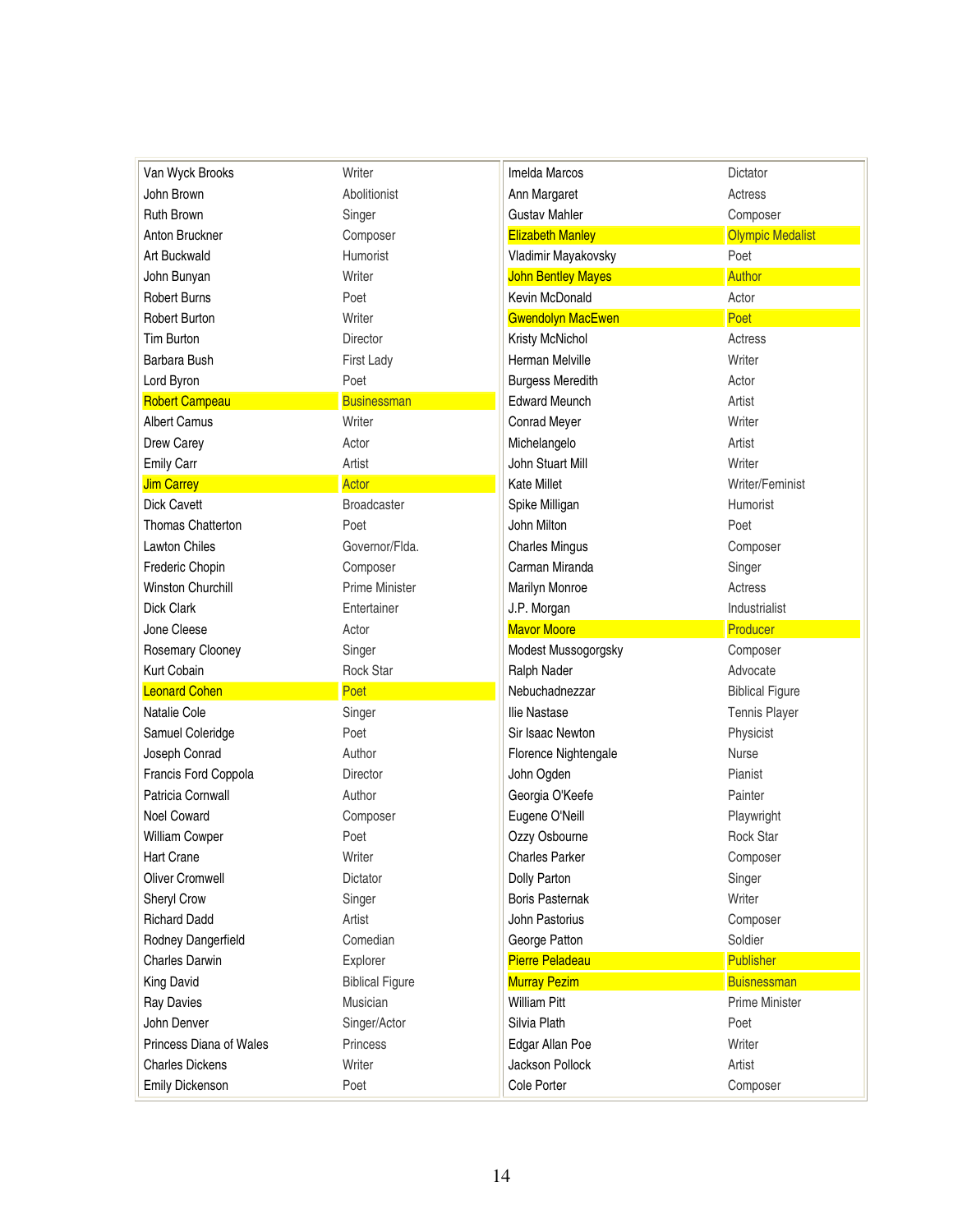| <b>Isak Dinesen</b>        | Author                | Ezra Pound                 | Poet                   |
|----------------------------|-----------------------|----------------------------|------------------------|
| <b>Theodore Dostoevski</b> | Writer                | <b>Charlie Pride</b>       | <b>Country Singer</b>  |
| Eric Douglas               | Actor                 | Alexander Puskin           | Poet                   |
| Robert Downey Jr.          | Actor                 | Thomas De Quincey          | Poet                   |
| Jack Dreyfus               | Businessman           | Sergey Rachmaninoff        | Composer               |
| <b>Richard Dreyfuss</b>    | Actor                 | <b>Bonnie Raitt</b>        | Singer                 |
| <b>Kitty Dukakis</b>       | FirstLady (Mass.)     | Lou Reed                   | Singer                 |
| Patty Duke                 | <b>Actress</b>        | Jeannie C. Riley           | Singer                 |
| Thomas Eagleton            | U.S.Senator           | Rainer Maria Rilke         | Poet                   |
| <b>Thomas Eakins</b>       | Artist                | Joan Rivers                | Comedian               |
| <b>Thomas Edison</b>       | Inventor              | George Romney              | Artist                 |
| <b>Edward Elgar</b>        | Composer              | Norman Rockwell            | Artist                 |
| T.S. Eliot                 | Poet                  | Theodore Roethke           | Poet                   |
| Queen Elizabeth I          | Monarch               | <b>Theodore Roosevelt</b>  | President              |
| <b>Ron Ellis</b>           | <b>Hockey Player</b>  | Axel Rose                  | <b>Rock Star</b>       |
| Ralph Waldo Emerson        | Writer                | Dante Rossetti             | Poet/ Painter          |
| <b>William Faulkner</b>    | Writer                | Gioacchimo Rossini         | Composer               |
| James Farmer               | Civil Rights Leader   | Philip Roth                | Writer                 |
| Jules Feiffer              | Cartoonist/Satirist   | John Ruskin                | Writer                 |
| <b>Timothy Findley</b>     | <b>Author</b>         | Edna St.Vincent            | Poet                   |
| Carrie Fisher              | Actress               | <b>Charles Schultz</b>     | Cartoonist             |
| <b>Eddie Fisher</b>        | Actor / Singer        | Robert Schumann            | Composer               |
| F.Scott Fitzgerald         | Writer                | King Saul                  | <b>Biblical Figure</b> |
| Connie Francis             | Entertainer           | <b>Delmore Schwartz</b>    | Poet                   |
| Larry Flynt                | Publisher             | Alexander Scriabin         | Composer               |
| <b>Betty Ford</b>          | U.S. First Lady       | Jean Seberg                | Actress                |
| James Forrestal            | Sec. of Defense       | Sabatini Sevi              | Messiah Figure         |
| George Fox                 | Quaker                | Anne Sexton                | Poet                   |
| <b>Harrison Ford</b>       | Actor                 | Del Shannon                | Singer                 |
| Stephen Foster             | Composer              | Mary Shelley               | Author                 |
| Sigmund Freud              | Psychiatrist          | Percy Byssche Shelly       | Poet                   |
| <b>Brenda Fricker</b>      | Actress               | William Tecumseh Sherman   | Soldier                |
| Peter Gabriel              | <b>Rock Star</b>      | <b>Christopher Smart</b>   | Poet                   |
| John Kenneth Galbraith     | Economist             | Phil Spector               | Empresario             |
| <b>Judy Garland</b>        | Actress               | <b>Rod Steiger</b>         | Actor                  |
| Paul Gauguin               | Painter               | Robert L. Stevenson        | Writer                 |
| <b>Harold Geneen</b>       | <b>ITT</b> Industries | David Strickland           | Actor                  |
| King George III            | Monarch               | <b>August Strindberg</b>   | Writer                 |
| Johan Goethe               | Writer                | William Styron             | Writer                 |
| Oliver Goldsmith           | Poet                  | Donna Summer               | Singer                 |
| George Gordon              | Poet                  | Gordon Sumner (Sting)      | <b>Rock Star</b>       |
| <b>Tipper Gore</b>         | Public Figure         | <b>Emmanual Swedenborg</b> | Religious Leader       |
| <b>Glenn Gould</b>         | <b>Musician</b>       | James Taylor               | Singer                 |
| Francisco de Goya          | Painter               | Lily Taylor                | Actress                |
| Graham Green               | Writer                | P.I. Tchailovsky           | Composer               |